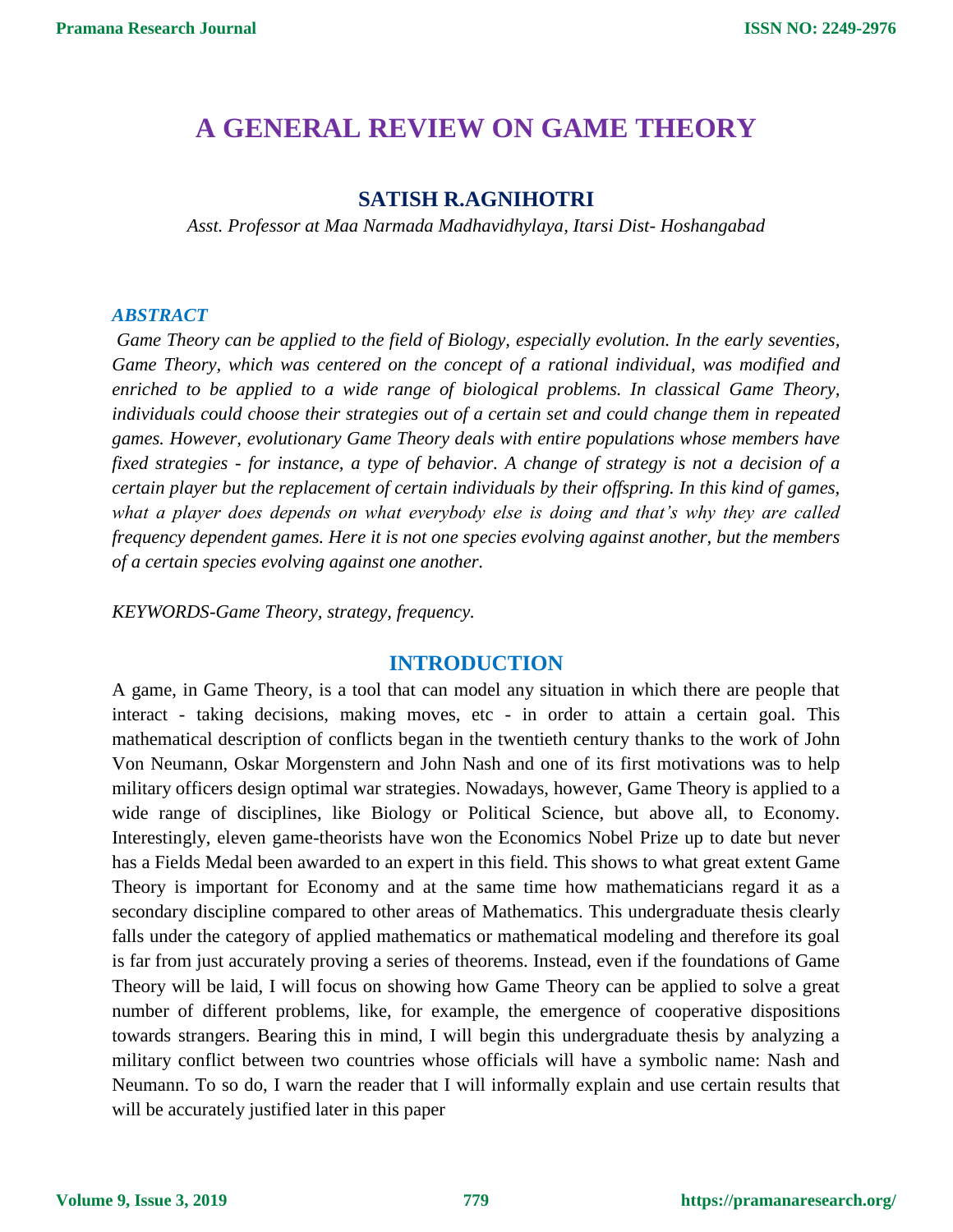#### A First Example

Suppose that a country A and a country B are at war and that the generals of each army are called, respectively, John Nash and John Von Neumann. Every single day, Nash will send a heavily armed bomber and a smaller support plane to attack B. To do so, he will put a bomb in one of the two aircrafts. At the same time, Neumann knows Nash's intentions and decides to embark on military action but judges unnecessary to attack the two planes, mainly for economic reasons. The bomber will survive 60% of the times it suffers an attack and, if it manages to live through the raid, it will always hit the target. The lighter plane, which is not as precise, hits the target 70% of the times and plus only survives Neumann's attack half of the times. There are clearly only four possible results, which come from the combination of Nash choice to put the bomb either in the bomber or in the support plane, and Neumann's call to attack one or the other aircraft. Nash feels that he gains when he hits the target and he does not care about suffering an attack on one of his planes. At the same time, Neumann desperately wants to protect his citizens and therefore he will lose utility when an attack is carried out. Nash's gain for every possible combination of strtegies is

|                        | Bomber attacked      | Support attacked         |
|------------------------|----------------------|--------------------------|
| Bomb in bomber         | $0.6 \times 1 = 0.6$ |                          |
| <b>Bomb</b> in support |                      | $0, 5 \times 0.7 = 0.35$ |

Bomber attacked Support attacked Bomb in bomber  $0.6 \times 1 = 0.6$  1 Bomb in support 0.7 0, 5  $\times$  $0.7 = 0.35$  Table 1.1. Nash's Payoff where we have assumed an increase in a unit of his utility comes from a successful attack. In an isolated realization of the game, the target can only either be or not be hit, so what do the numbers in the matrix represent, Clearly, the expected values of the outcome of the game when those strategies are employed. Given that this game is repeated every day, the Law of Large Numbers guarantees that the average outcome of the confrontation of two strategies (let's say for example "Bomb in bomber" against "Bomber attacked") will tend to its expected value (for the aforementioned strategies, 0.6). Therefore, the following will be a good long-term analysis. Bear in mind that we should give the utility of both players, but here Neumann's utility has implicitly been given as it will be the matrix on top with a minus sign in front of all entries.

These facts could determine their strategies. If that was the case, the game would unfold as a constant 0.6 gain for Nash. However, instead of always putting the bomb in the bomber, Nash decides, every now and then, to bluff and to put the bomb in the support plane. How often should he do that Which is the best percentage of success he can get? How should Neumann adapt to this change? Let's give an answer to all this questions. Given that Nash will no longer stick to one of the strategies but combine them, he will start to employ a so-called mixed strategy. Let's use a probability distribution  $X = (a, b)$  to encapsulate this, where it should be understood that Nash will put the bomb in the bomber with a probability a and in the support plane with a probability b. Using this notation, a pure strategy is then (1, 0) -bomb always in the bomber- or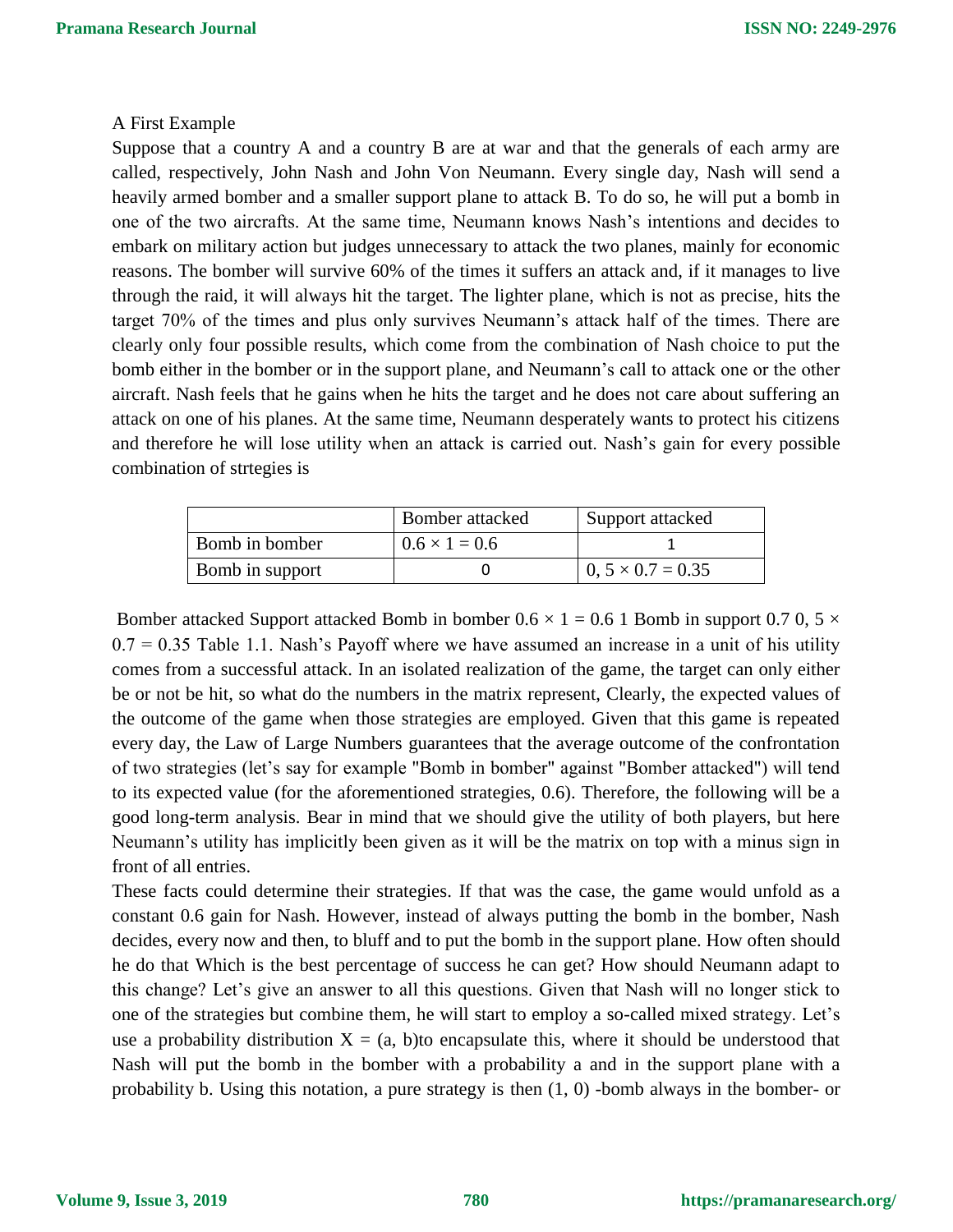(0, 1) -bomb always in the support plane. Let us denote by A the matrix of table 1.1. For any strategies  $X \in Sb_1$  and  $Y \in Sb_2$  (Sbi should be understood as the set of all possible mixed strategies of player i) we can calculate the expected payoff  $H(X, Y)$  by moderating the payoffs of the pure strategies, i.e., by calculating  $XAY<sup>T</sup>$ . For any strategy Nash (Neumann) picks, the strategy that minimizes the other's payoff is called the optimal counterstrategy or the best reply.

**Theorem 1**- If either Nash or Neumann employ a fixed strategy (and it means they will not keep changing the probabilities of how they distribute their choices), then the opponent's best reply is a pure strategy.

**Proof** - Assume Nash's strategy is  $X = (1 - x, x)$  and Neumann's  $Y = (1 - y, y)$ . The expected payoff is the averaged payoff of every situation. For the sake of generality, let's assume a general (aij) payoff 2 × 2-matrix for Nash. Thus, for  $x \in [0, 1]$ H(X, Y) = H((1 – x, x),(1 – y, y)) = (1 –  $x(1 - y)a_{11} + (1 - x)ya_{12} + x(1 - y)a_{21} + xya_{22} = x(-a_{11} + a_{11}y + a_{21} - a_{12}y - a_{21}y - a_{22}y) + (a_{11}$  $-$  a<sub>11</sub>y + a<sub>21</sub>y)

Given that y is fixed, the function  $Hb(x)$  is a straight line,  $Hb(x) = ax + b$ , so obviously the maximum and minimum of the function will be attained at the borders (either where  $x = 0$  or where  $x = 1$ ). The same result clearly holds if x is fixed and we let y vary.

Max-Min Strategy

Let Nash have a strategy  $X = (1 - x, x)$ , where x is the probability he will put the bomb in the support plane. As it has just been seen, Neumann's best reply will either be the strategy (1, 0) or (0, 1), so let's focus only on these cases. We will therefore have two possible payoffs when Nash uses X.

 $r_1(x) = H(X(1, 0)) = (0.7 - 0.6)x + 0.6 = 0.1x + 0.6$ 

$$
r_2(x) = H(X, (0, 1)) = -0.65x + 1
$$

Neumann, in order to protect his citizens, clearly wants to minimize Nash's gain, and therefore between these two possible options, he will always prefer the smaller one, so in the end the payoff will be:

 $H(X, Y) = H(x) = min{r<sub>1</sub>(x), r<sub>2</sub>(x)}$ 

we can see the graph of H(x). Since the intersection of  $r_1(x)$  and  $r_2(x)$  (x  $* = 0$ , 533 and Hb(x  $*$ )  $= 0$ , 653) is the higher point of the graph  $H(X, Y)$ , it is Nash's wisest choice.

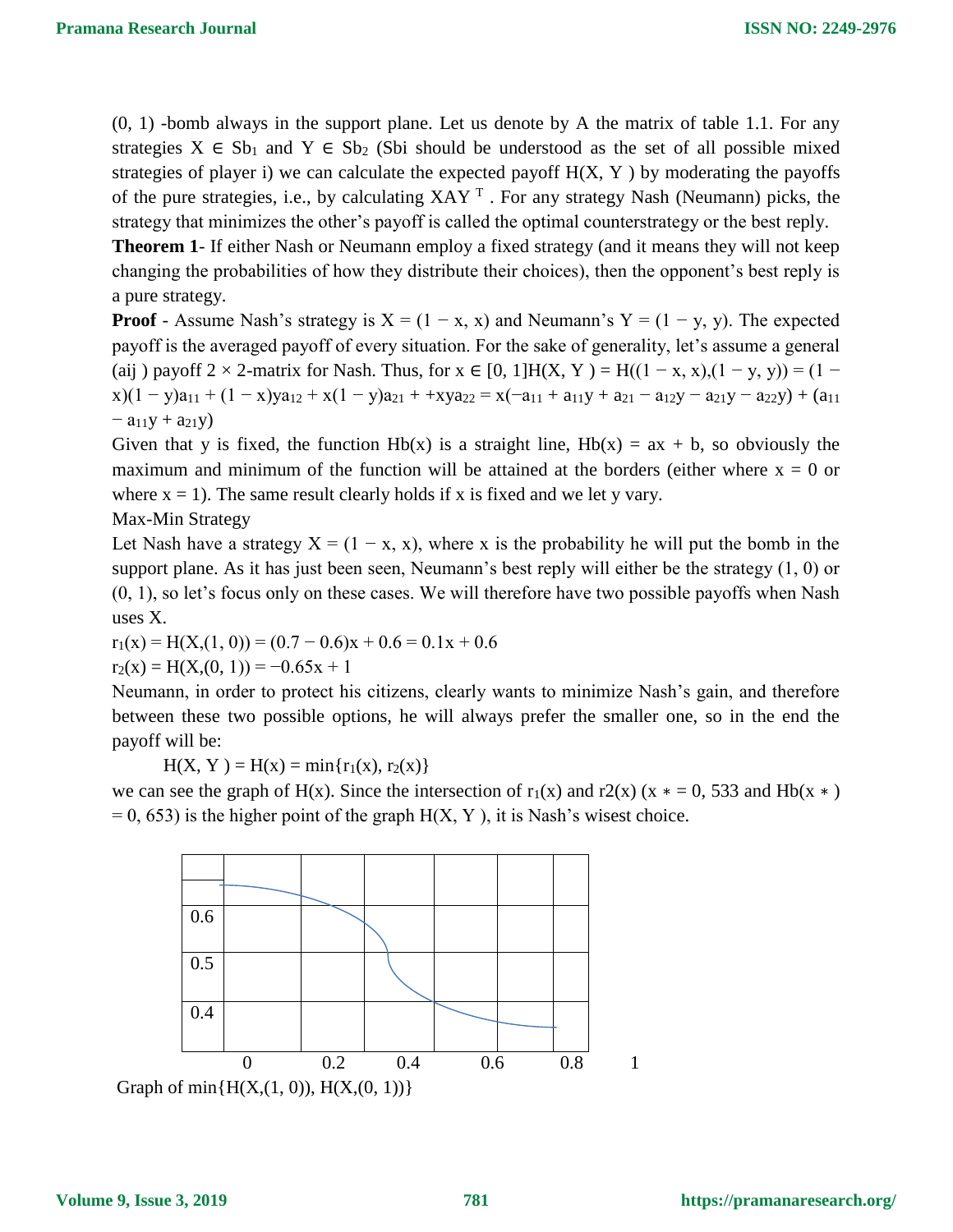Nash will maximize the function min $\{r_1(x), r_2(x)\}$ , thus he will maximize Neumann's minimal return, and that's why we call it the max-min strategy. Nash then will employ the strategy  $X^* = (0.47, 0.53)$  and succeed, at least, 65.3% of the times.

Nevertheless, if he does not adhere to these recommendations, it is clear that

for  $x \le 0.533$  (when the bomb is in the bombarder more than 53.3% of the time) Neumann should always attack the bomborder

for  $x \ge 0.533$  (when the bomb is in support plane more than 46.7% of the times) Neumann should attack the support plane.

#### **Solution of the game**

At the beginning, we said that Nash could guarantee an attack efficiency of 60% and Neumann could make sure the attack success rate didn't exceed 70%. Their guarantees were different. However, if we allow mixed strategies, the guarantees do coincide! This is a central theorem in Game Theory that we will prove in this thesis. When Nash employs his min-max strategy and Neumann his max-min strategy 2 we will see a 65.3% success rate of Nash's attacks. This will be called the value of the game. As we will see, this game is solved as we can give:

min-max strategy-  $X^* = (0.47, 0.53)$ 

max-min strategy-  $Y^* = (0.87, 0.13)$  value of the game  $v = H(X^*, Y^*) = 0.653$ 

# **Conclusion**

The reader should now wonder: doesn't this contradict Theorem 1.1? It was stated and proven that for any fixed strategy that your opponent picked, the optimal counterstrategy was a pure strategy. When player 1 picks  $X^*$ which is a fixed strategy, why do we suggest player 2 pick  $Y^*$ , which is not a pure strategy , The answer is that itcanbe readily checked that

 $Hb(X, Y^*) = v \forall X \in Sb_1$ 

 $Hb(X^*, Y) = v \forall Y \in Sb_2$ 

and given this remarkable property, it is convenient for every player to pick a max-min strategy because they guarantee certain results that other strategies fail to assure.

### *REFRENCES*

*[1] N.N. Vorob'ev. Game Theory: Lectures for Economists and Systems Scientists. 1st. Ed. (Springer-Verlag. 1977)*

*2] Julio González-Díaz, Ignacio García-Jurado and M. Gloria Fiestras-Janeiro. An Introductory Course on Mathematical Game Theory. 1st. Ed. (Graduate Studies in Mathematics. 2010)*

*[3] Saul Stahl. A Gentle Introduction to GAME THEORY. 1st Ed. (American Mathematical Society. 1999)*

*[4] Robert Axelrod. The Evolution of Cooperation. Revised edition. (Basic Books Inc., Publishers. 1984)*

*[5] Fedorchuk V. General Topology I. 1st. Ed. (Springer-Verlag. 1990)*

*[6] Fudenberg D. and Tirole J. Game Theory. 1st Ed. (MIT Press. 1991)*